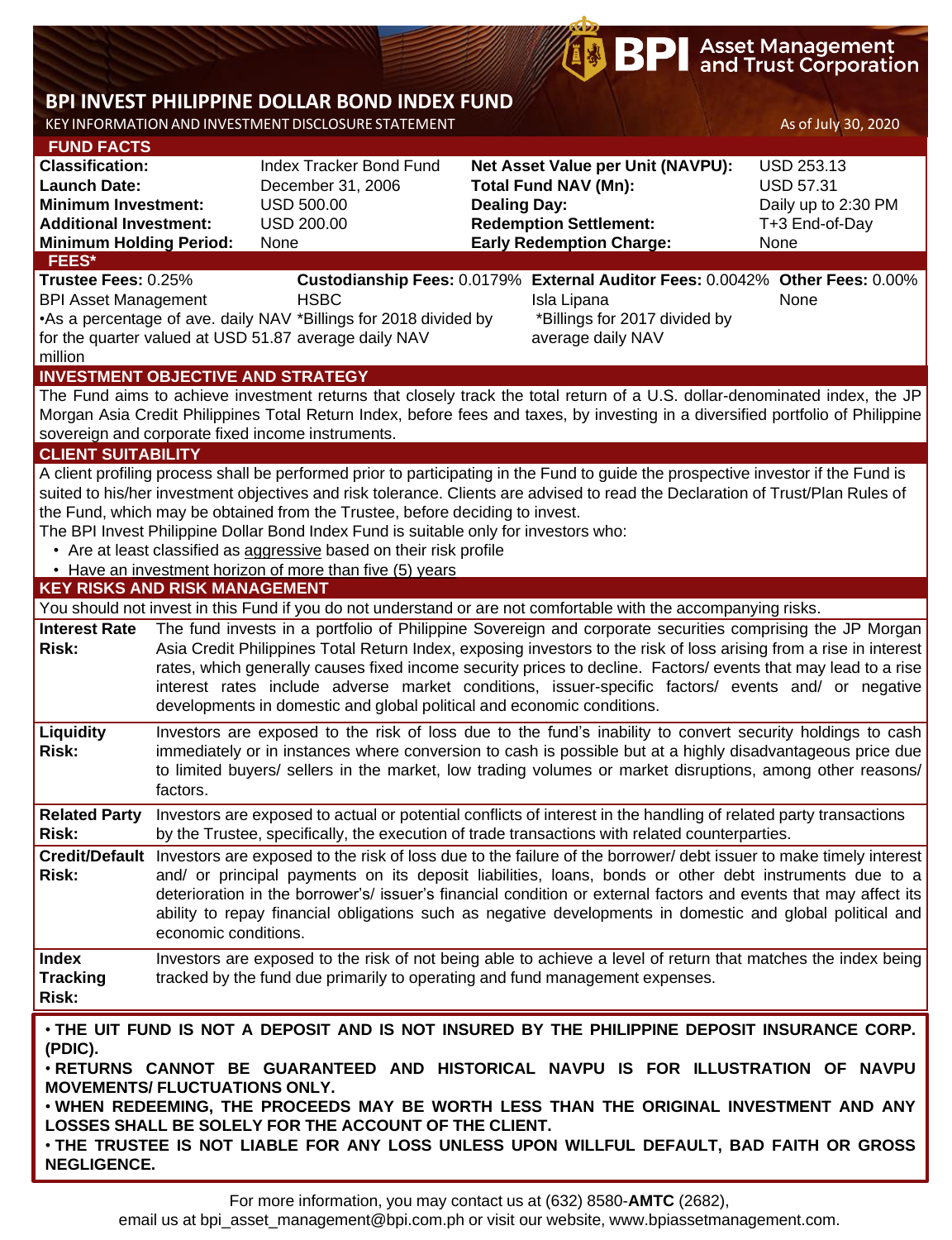#### **FUND PERFORMANCE AND STATISTICS AS OF JULY 30, 2020**

(Purely for reference purposes and is not a guarantee of future results)



**Fund 3.23 6.19 3.77 8.36 19.88 153.13 Benchmark** 3.37 6.46 4.10 8.88 21.30 167.61

\*Benchmark is the JP Morgan Asia Credit Philippines Total Return

**Fund 8.36 10.32 6.23 4.32 5.36 7.07 Benchmark** 8.88 10.92 6.65 4.70 5.85 7.51

**Fund 5.67 13.27 -0.73 5.85 2.96 3.41 Benchmark** 5.99 13.95 -0.61 6.36 3.53 3.97

**1 mo 3 mo 6 mo 1YR 3YRS S.I.<sup>2</sup>**

**1YR 2YRS 3YRS 4YRS 5YRS S.I.**

**YTD 2019 2018 2017 2016 2015**

| <b>NAVPU over the past 12 months</b>   |        |  |  |  |  |
|----------------------------------------|--------|--|--|--|--|
| Highest                                | 253.13 |  |  |  |  |
| Lowest                                 | 230.22 |  |  |  |  |
| <b>STATISTICS</b>                      |        |  |  |  |  |
| <b>Weighted Ave Duration (Yrs)</b>     | 7.783  |  |  |  |  |
| Volatility, Past 1 Year (%) 3          | 9.29   |  |  |  |  |
| Port. Weighted Yield to Maturity (%)   | 2.558  |  |  |  |  |
| <b>Current Number of Holdings</b>      | 51     |  |  |  |  |
| Tracking Error (3-Yr) <sup>4</sup> (%) | 0.47   |  |  |  |  |

<sup>1</sup>Returns are net of fees.

<sup>2</sup>Since Inception

<sup>3</sup>Measures the degree to which the Fund fluctuates vis-à-vis its average return over a period of time.

<sup>4</sup>Measure of deviation between the Fund's return and benchmark returns. A lower number means the Fund's return is closely aligned with the benchmark. 5 Includes accrued income, investment securities purchased, accrued expenses, etc.

\*Declaration of Trust is available upon request through branch of account.

| <b>PORTFOLIO COMPOSITION</b>                        |           | <b>TOP TEN HOLDINGS</b> |                 |
|-----------------------------------------------------|-----------|-------------------------|-----------------|
| <b>Allocation</b>                                   | % of Fund | <b>Name</b>             | <b>Maturity</b> |
| Government                                          | 64.95     | <b>RoP Bonds</b>        | 2/2/2030        |
| Corporates                                          | 32.81     | <b>RoP Bonds</b>        | 3/1/2041        |
| Cash                                                | 0.21      |                         |                 |
| Time deposits and money market                      | 1.07      | <b>RoP Bonds</b>        | 10/23/2034      |
| Other receivables – net of liabilities <sup>5</sup> | 0.95      | <b>RoP Bonds</b>        | 1/14/2031       |
| <b>Maturity Profile</b>                             |           | <b>RoP Bonds</b>        | 2/2/2042        |
| Cash and Less than 1 Year                           | 3.56      | <b>RoP Bonds</b>        | 1/20/2040       |
| Between 1 and 3 Years                               | 12.79     | <b>RoP Bonds</b>        | 3/16/2025       |
| Between 3 and 5 Years                               | 25.23     | <b>RoP Bonds</b>        | 2/1/2028        |
| Between 5 and 7 Years                               | 4.73      | <b>RoP Bonds</b>        | 1/13/2037       |
| Between 7 and 10 Years                              | 17.91     |                         |                 |
| More than 10 Years                                  | 35.79     | <b>RoP Bonds</b>        | 1/14/2029       |

### **RELATED PARTY TRANSACTIONS\***

**CUMULATIVE PERFORMANCE (%) <sup>1</sup>**

Index

**ANNUALIZED PERFORMANCE (%) <sup>1</sup>**

**CALENDAR YEAR PERFORMANCE (%) <sup>1</sup>**

The Fund has investments and trade transactions with BPI Asset Management and Trust Corporation (BPI AMTC):

Ayala Corporation – USD 1.15 million AC Energy – USD 1.75 million Bank of the Philippine Islands – USD 0.62 million

Investments in the said outlets were approved by the BPI AMTC's Board of Directors. Likewise, all related party transactions are conducted on an arm's length and best execution basis and within established limits.

\* Related party in accordance with BPI AMTC's internal policy.